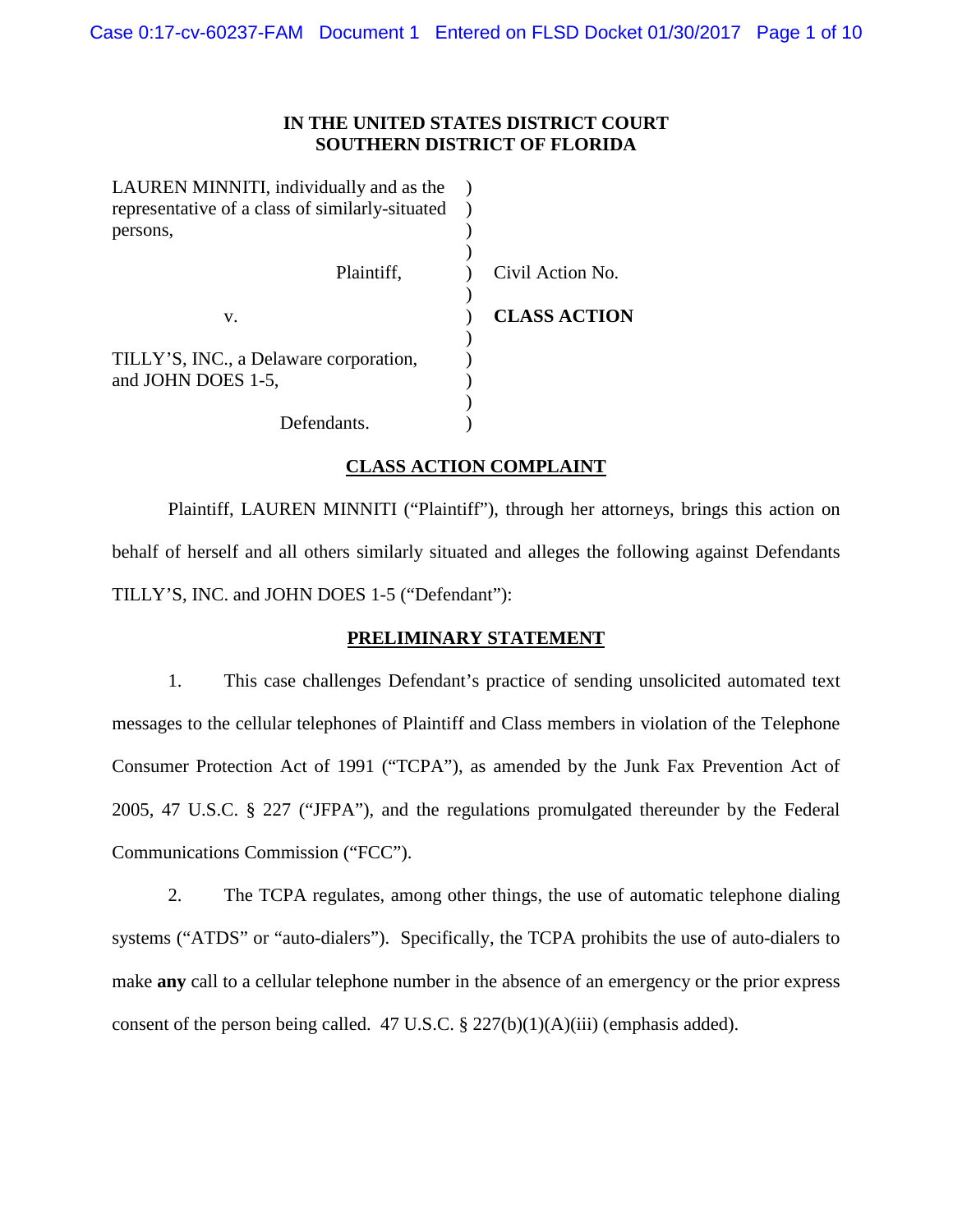3. The FCC has clarified that text messages qualify as "calls" under the TCPA,

affirming that:

under the TCPA, it is unlawful to make any call using an automatic telephone dialing system or an artificial or prerecorded message to any wireless telephone number. Both the statute and our rules prohibit these calls, with limited exceptions, "to any telephone number assigned to paging service, cellular service, or any service for which the party is charged." **This encompasses both voice calls and text calls to wireless numbers including, for example, short message service (SMS) calls, provided the call is made to a telephone number assigned to such service.**

*In re Rules and Regulations Implementing the Telephone Consumer Protection Act of 1991,* Report and Order, 18 FCC Rcd. 14014, 14115 (July 3, 2003) (emphasis added); *see Gager v. Dell Fin. Servs., LLC,* 727 F.3d 265, 269 n.2 (3rd Cir. 2013).

4. The FCC has further clarified that, except for calls made by tax-exempt nonprofit organizations or health care messages, any telephone call using an automatic telephone dialing system that includes or introduces an advertisement or constitutes telemarketing must have prior express written consent as provided at 47 C.F.R. § 64.1200(f)(8) to be compliant with the TCPA. 47 C.F.R. § 64.1200(a)(2).

5. The FCC has found that automated or prerecorded calls are a greater nuisance and invasion of privacy than live solicitation calls, and such calls can be costly and inconvenient. The FCC also recognized that wireless customers are charged for incoming calls whether they can pay in advance or after the minutes are used. *In re Rules and Regulations Implementing the Telephone Consumer Protection Act of 1991,* Report and Order, 18 FCC Rcd. 14014, 14115 (July 3, 2003).

6. Plaintiff, on behalf of herself and all others similarly situated, brings this case as a class action asserting claims against Defendant under the TCPA.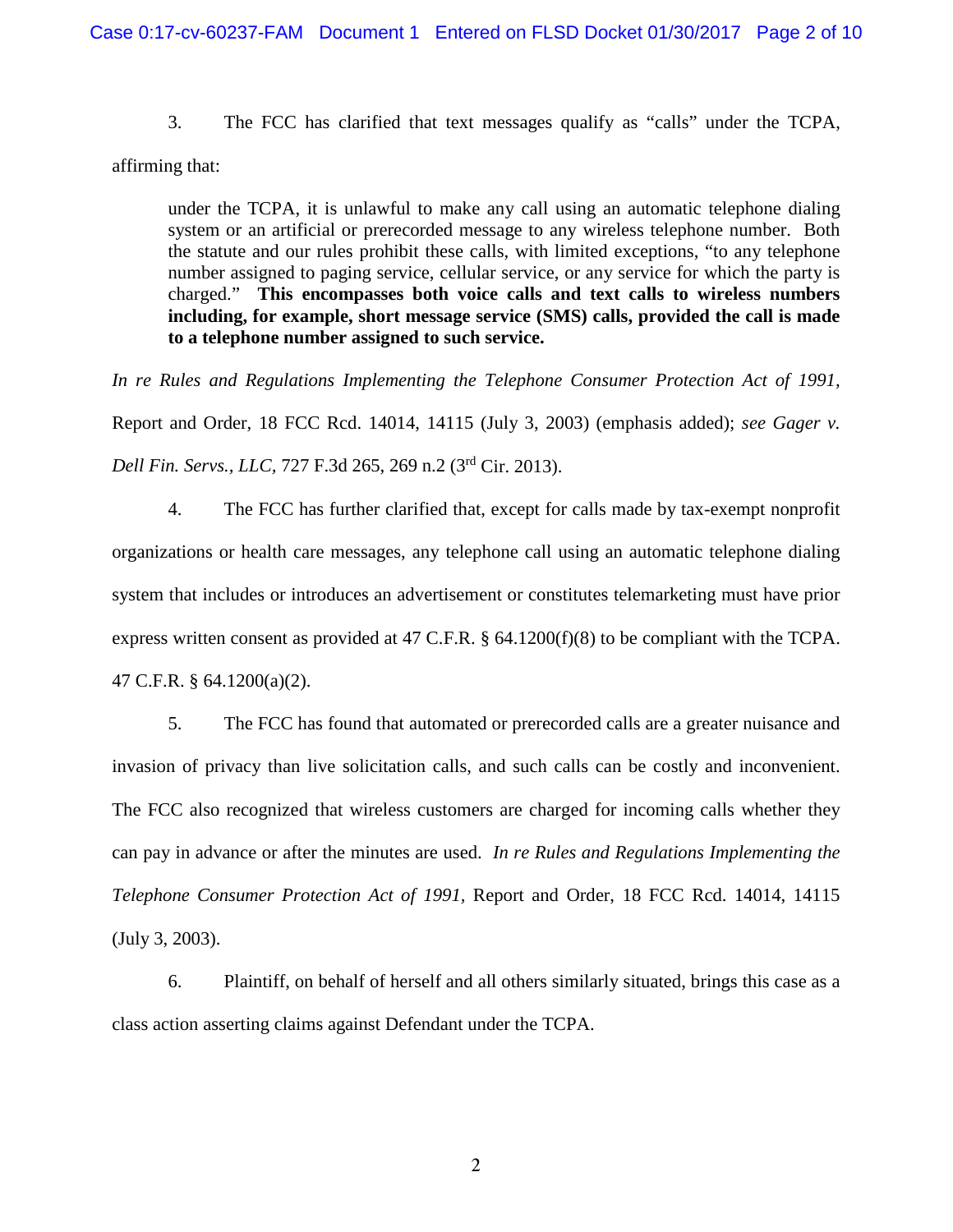7. Plaintiff is informed and believes, and upon such information and belief avers, that this action is based upon a common nucleus of operative facts because the unsolicited automated text message at issue was and is being sent in the same or similar manner. This action is based on the same legal theory, namely liability under the TCPA.

8. This action seeks relief expressly authorized by the TCPA: (a) injunctive relief enjoining Defendant from sending unsolicited automated text messages without prior express consent; (b) injunctive relief enjoining Defendant from sending unsolicited automated text messages that includes or introduces an advertisement or constitutes telemarketing without prior express written consent; and (c) an award of statutory damages in the minimum amount of \$500 for each violation of the TCPA, and, in the event of finding a willful or knowing violation, to have such damages trebled, as provided by § 227(b)(3) of the Act.

#### **JURISDICTION AND VENUE**

9. This Court has subject matter jurisdiction under 28 U.S.C. § 1331 and 47 U.S.C. § 227.

10. Venue is proper in this Court pursuant to 28 U.S.C. § 1391(b)-(c) because Plaintiff resides in this District and Defendant is a corporation that is deemed to reside in any judicial district in which it is subject to personal jurisdiction at the time the action is commenced. Defendant's contacts with this District, including doing business within the District and directing text messages into the District, are sufficient to subject it to personal jurisdiction in this District.

#### **PARTIES**

11. Plaintiff is, and at all times mentioned herein was, a citizen and resident of Southwest Ranches, Florida which is located in Broward County.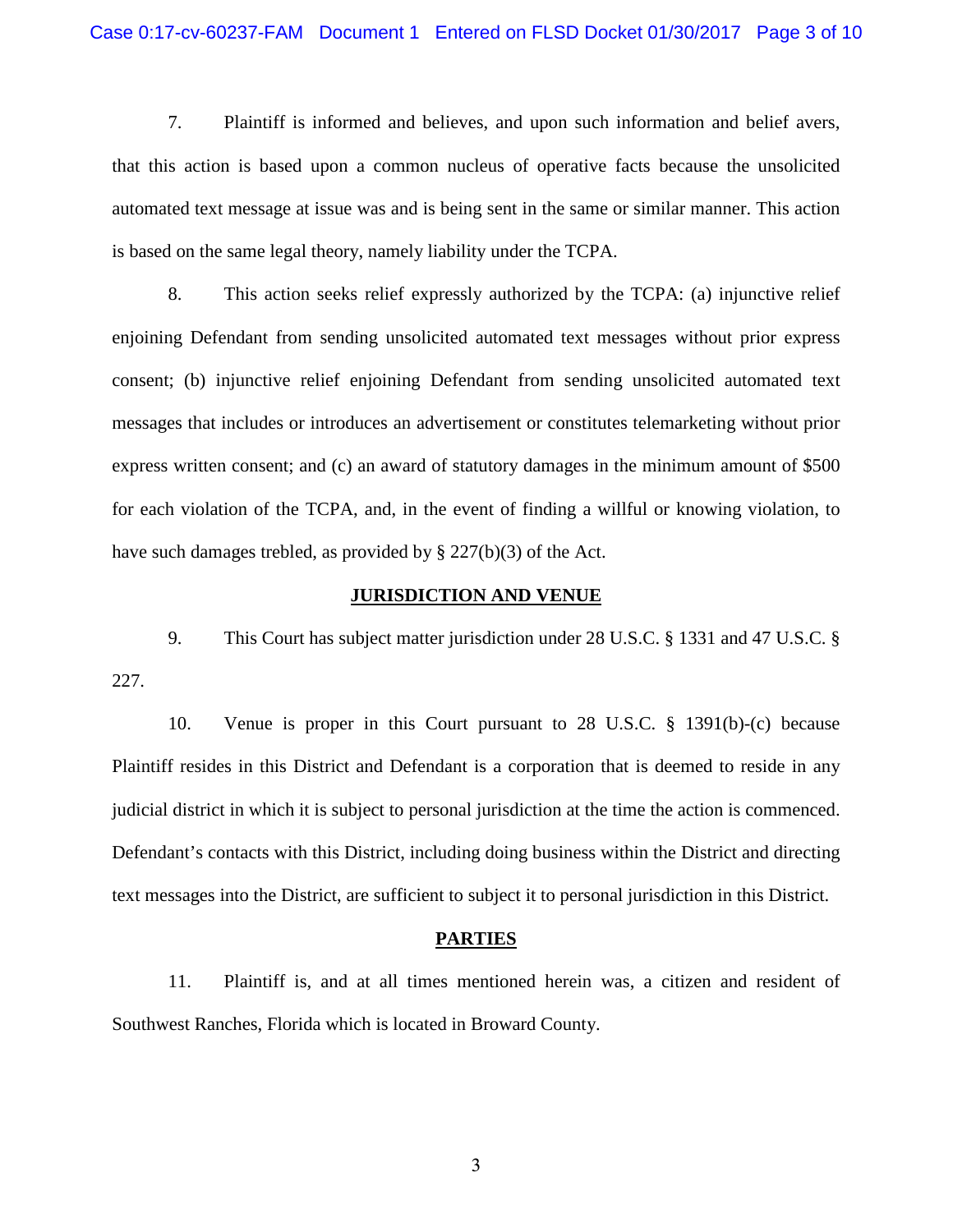12. On information and belief, Defendant, TILLY'S, INC., is a Delaware corporation with its primary corporate headquarters in Irvine, California. TILLY'S is a specialty retailer in the active sports industry, selling clothing, shoes, and accessories with over 200 stores across the United States.

13. John Does 1-5 will be identified through discovery, but are not presently known.

#### **FACTS**

14. On or about November 30, 2016, Plaintiff received a text message ("Text") on her cellular telephone offering 10% off her entire purchase plus promotional alerts from Defendant. A screen shot of the Text is attached as Exhibit A.

15. The Text was sent from telephone number 414-09, which is a short code telephone number. Plaintiff is informed and believes, and upon such information and belief avers, that short code telephone numbers are used by companies, such as Defendant, to message consumers *en masse*. The use of short code is indicative of non-human messaging because people do not have cellular phones with short codes.

16. The Text is an advertisement of Defendant's goods containing automated content impersonal to Plaintiff.

17. On information and belief, Defendant sent or transmitted, or had sent or transmitted on its behalf, the Text to Plaintiff's cellular telephone using an automatic telephone dialing system as defined by 47 U.S.C. § 227(b)(1)(A) and the FCC. Defendant's system placed the Text to Plaintiff automatically, using a list or database of telephone numbers, and dialing without human intervention.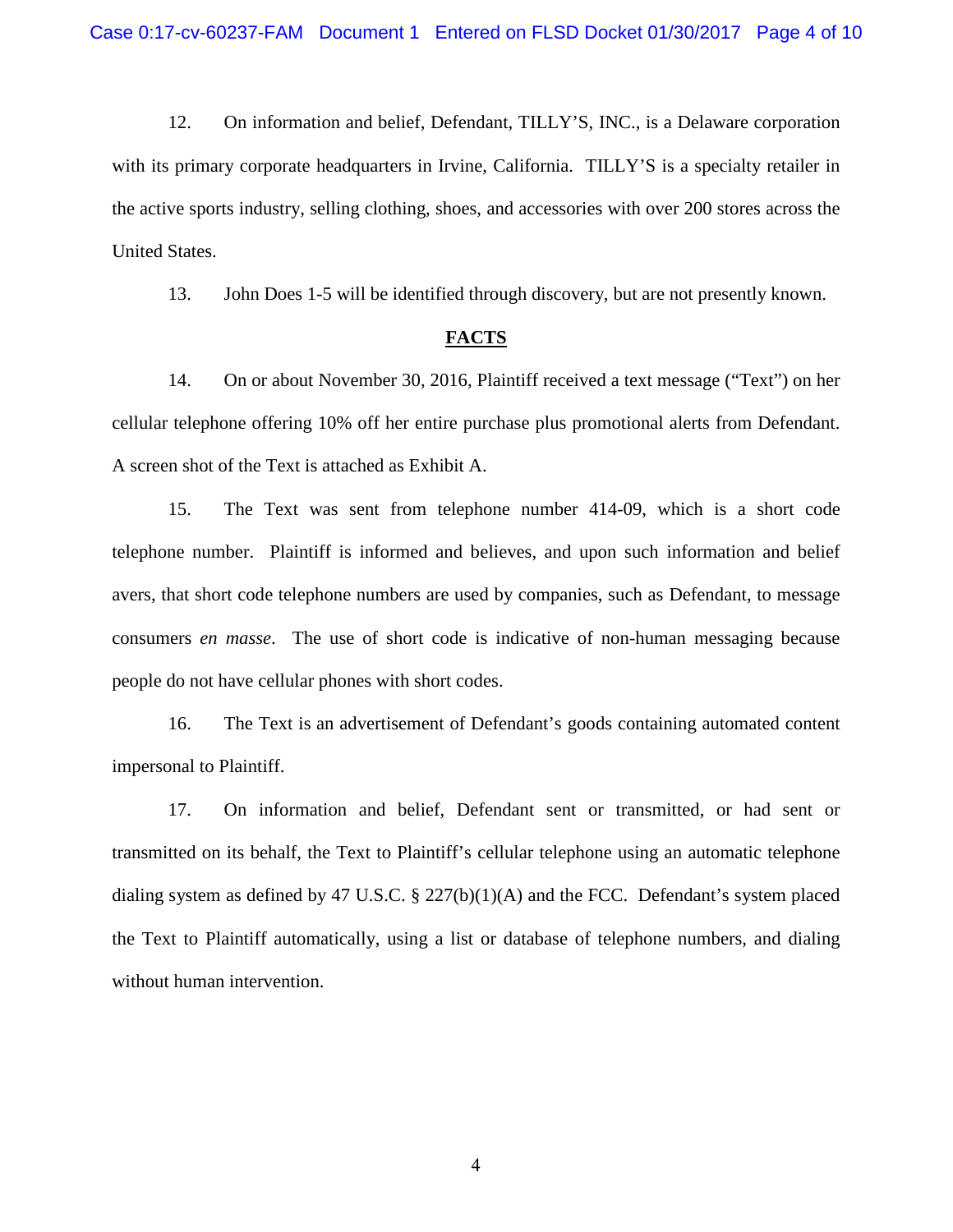18. The telephone number that Defendant and/or affiliate, subsidiary, or agent used to send Plaintiff the Text was assigned to a cellular service as specified in 47 U.S.C. §  $227(b)(1)(A)(iii)$ .

19. Plaintiff never provided her cellular telephone number to Defendant.

20. Plaintiff never requested, desired, permitted, or otherwise provided her prior express consent to Defendant to send or transmit the Text or any other texts to her cellular telephone.

21. Plaintiff never provided her prior express written consent to Defendant to send or transmit the Text or any other advertisement or telemarketing to her cellular telephone.

22. As a result of receiving the Text, Plaintiff incurred expenses to her wireless service, wasted data storage capacity, suffered the nuisance, waste of time, and aggravation that accompanies receipt of such unauthorized advertisements, and was subjected to an intrusion upon seclusion and invasion of privacy.

23. On information and belief, Defendant sent the Text, or substantially similar text messages, *en masse* to a list of thousands of randomly generated cellular telephone numbers using an automatic telephone dialing system.

24. On information and belief, Defendant sent these text messages to the Class members using equipment that had the capacity to store or produce telephone numbers to be called using a random or sequential number generator, and to dial such numbers without human intervention.

25. On information and belief, the Class members did not provide Defendant with prior express written consent to receive such text messages and, as a result, incurred expenses to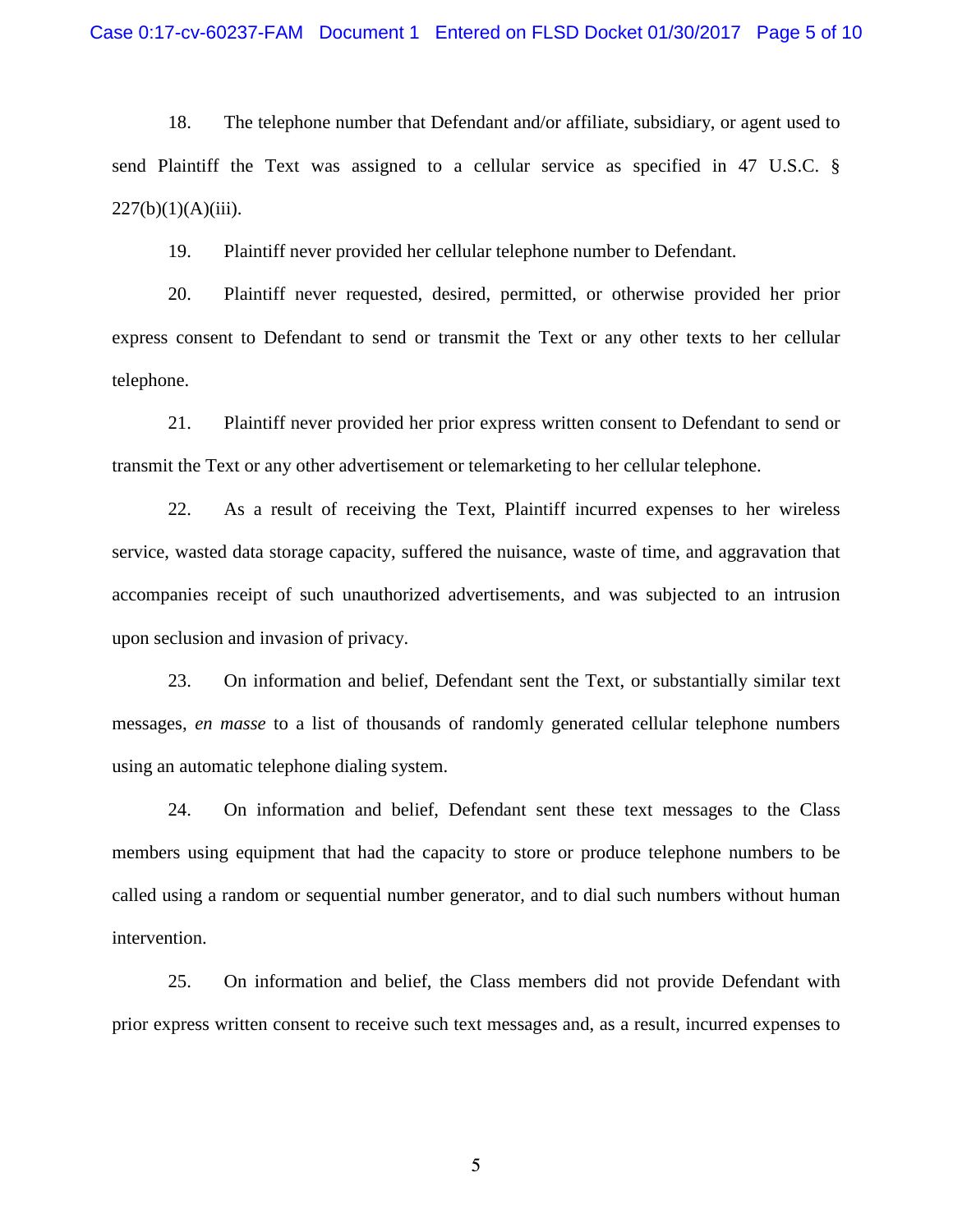Case 0:17-cv-60237-FAM Document 1 Entered on FLSD Docket 01/30/2017 Page 6 of 10

their wireless services, wasted data storage capacity, suffered the aggravation that accompanies receipt of such unauthorized advertisements, and were subjected to an intrusion upon seclusion.

#### **CLASS ACTION ALLEGATIONS**

26. Pursuant to Fed. R. Civ. P. 23(a) and (b)(3), Plaintiff brings this class action on behalf of the following Class:

> All individuals in the United States who, within the four years prior to the filing of the instant Complaint, received a nonemergency, unauthorized text message to their cellular telephones from Defendant Tilly's, Inc. through the use of an automatic dialing system and who did not provide prior express consent and/or prior express written consent to receive such text messages.

Excluded from the Class are the Defendants and their employees and agents and members of the Judiciary. Plaintiff reserves the right to amend the class definition upon completion of class certification discovery.

27. Class Size (Fed. R. Civ. P.  $23(a)(1)$ ): Plaintiff is informed and believes, and upon such information and belief avers, that the number of persons and entities of the Class is numerous and joinder of all members is impracticable. Plaintiff is informed and believes, and upon such information and belief avers, that the number of Class members is at least forty (40) based on Defendant's use of automated and impersonal text message content sent via short code.

28. Commonality (Fed. R. Civ. P. 23 (a)(2)): Common questions of law and fact apply to the claims of all class members. Common material questions of fact and law include, but are not limited to, the following:

a. Whether Defendant sent non-emergency text messages to Plaintiff and the Class members' cellular telephones using an automatic telephone dialing system;

b. Whether Defendant had prior express written consent to send its automated text messages;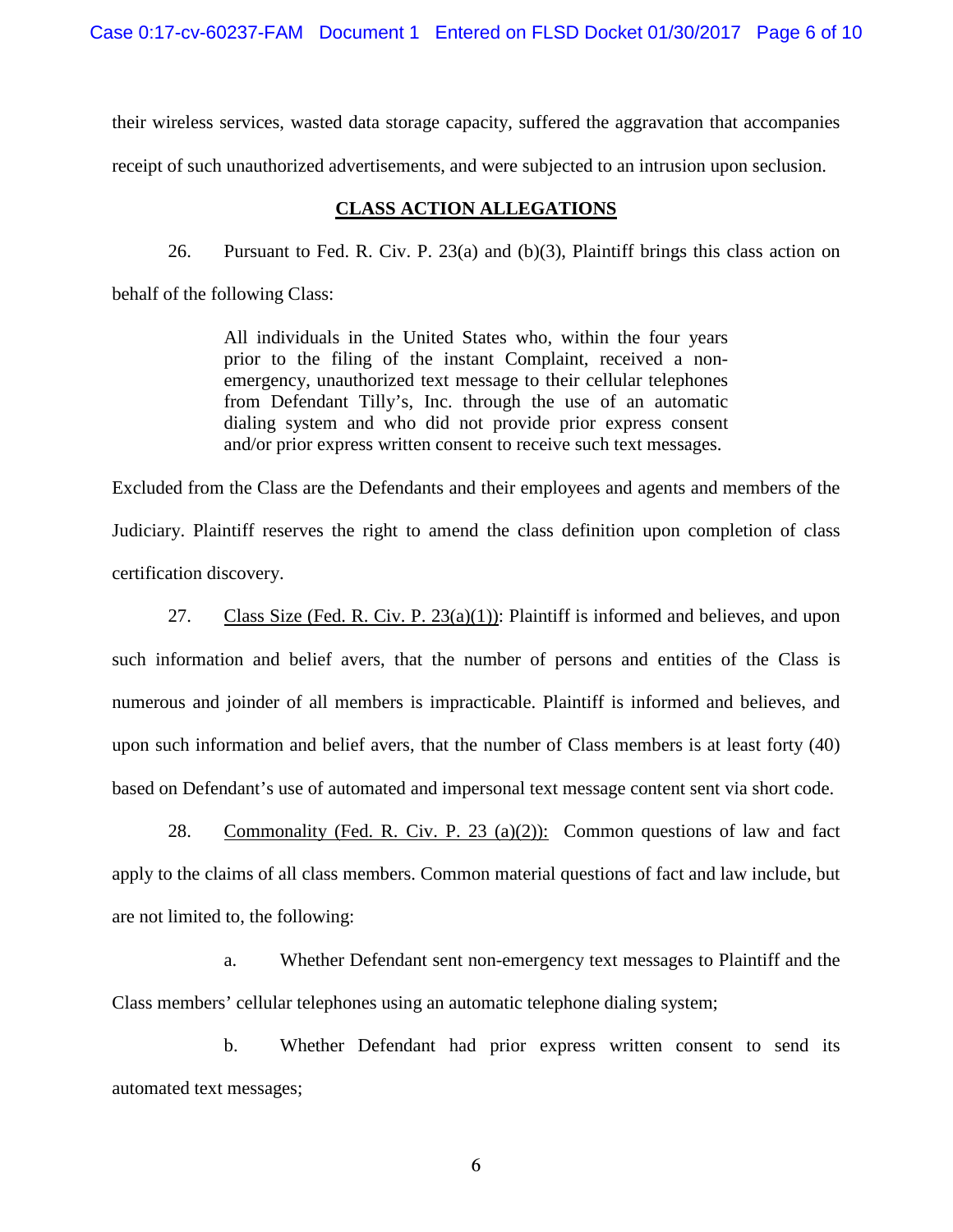c. Whether Defendant's conduct was knowing and/or willful;

d. Whether Defendant is liable for damages, and the amount of such damages; and

e. Whether Defendant should be enjoined from such conduct in the future.

29. Typicality (Fed. R. Civ. P.  $23(a)(3)$ ): Plaintiff's claims are typical of the claims of all Class members. Plaintiff received the same or substantially similar unsolicited text message as the other Class members sent by or on behalf of Defendant advertising goods and services of the Defendant during the Class Period. Plaintiff is making the same claims and seeking the same relief for itself and all Class members based upon the same federal statute. Defendant has acted in the same or in a similar manner with respect to the Plaintiff and all the Class members by sending Plaintiff and each member of the Class the same or substantially similar text message.

30. Fair and Adequate Representation (Fed. R. Civ. P. 23(a)(4)): Plaintiff will fairly and adequately represent and protect the interests of the class. Plaintiff is interested in this matter, has no conflicts, and has retained experienced class counsel to represent the class.

31. Predominance and Superiority (Fed. R. Civ. P. 23(b)(3)): Common questions of law and fact predominate over any questions affecting only individual members, and a class action is superior to other methods for the fair and efficient adjudication of the controversy because:

a. Proof of Plaintiff's claims will also prove the claims of the Class without the need for separate or individualized proceedings;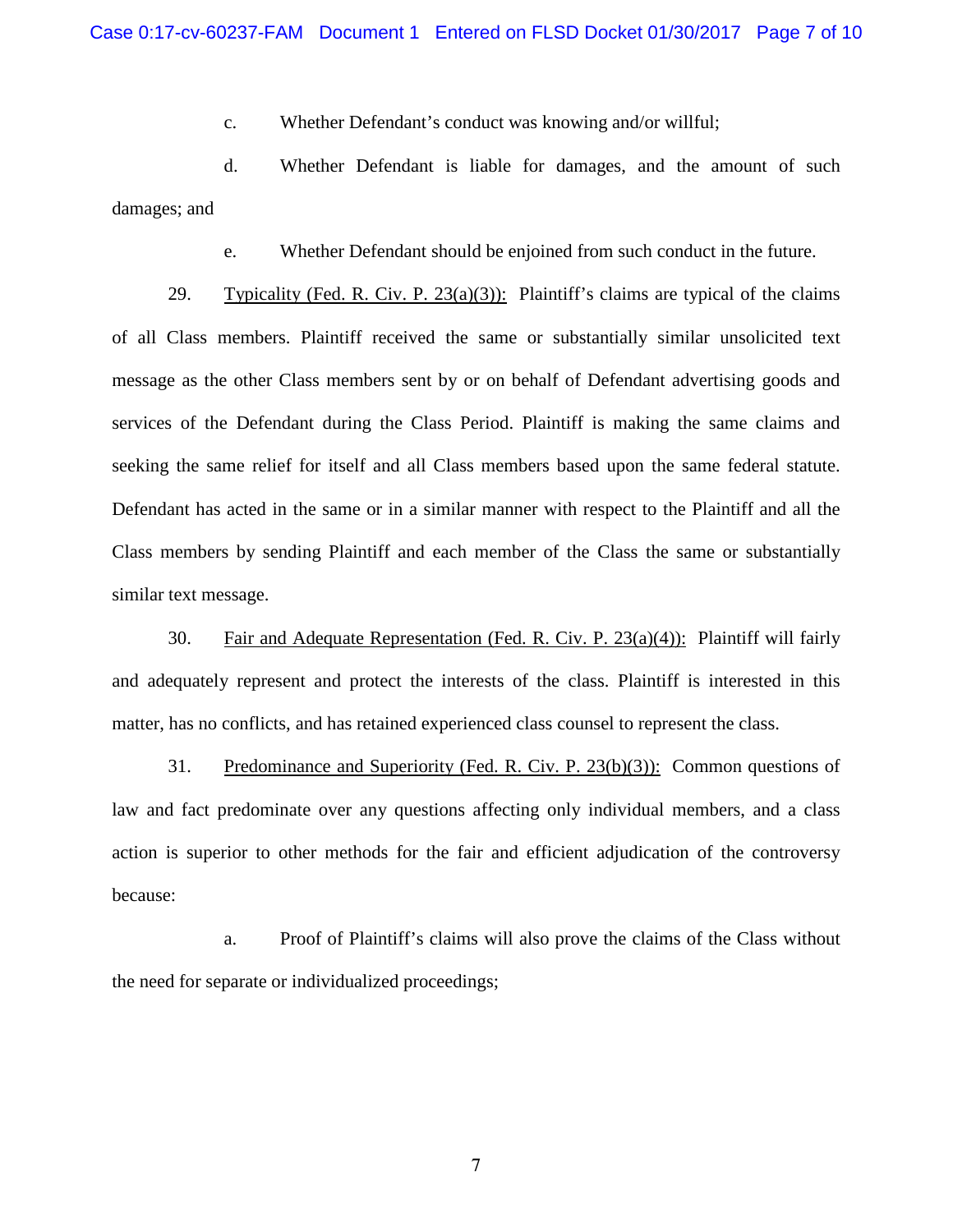#### Case 0:17-cv-60237-FAM Document 1 Entered on FLSD Docket 01/30/2017 Page 8 of 10

b. Evidence regarding defenses or any exceptions to liability that Defendant may assert and attempt to prove will come from Defendant's records and will not require individualized or separate inquiries or proceedings;

c. Defendant has acted and is continuing to act pursuant to common policies or practices in the same or similar manner with respect to all Class members;

d. The amount likely to be recovered by individual Class members does not support individual litigation. A class action will permit a large number of relatively small claims involving virtually identical facts and legal issues to be resolved efficiently in one proceeding based upon common proofs; and

e. This case is inherently manageable as a class action in that:

i. Defendant identified persons or entities to receive the unauthorized text messages and Defendant's computer and business records will likely enable Plaintiff to readily identify class members and establish liability and damages;

ii. Liability and damages can be established for Plaintiff and the Class with the same common proofs;

iii. Statutory damages are provided for in the statute and are the same for all Class members and can be calculated in the same or a similar manner;

iv. A class action will result in an orderly and expeditious administration of claims and it will foster economics of time, effort, and expense;

v. A class action will contribute to uniformity of decisions concerning Defendants' practices; and

vi. As a practical matter, the claims of the Class are likely to go unaddressed absent class certification.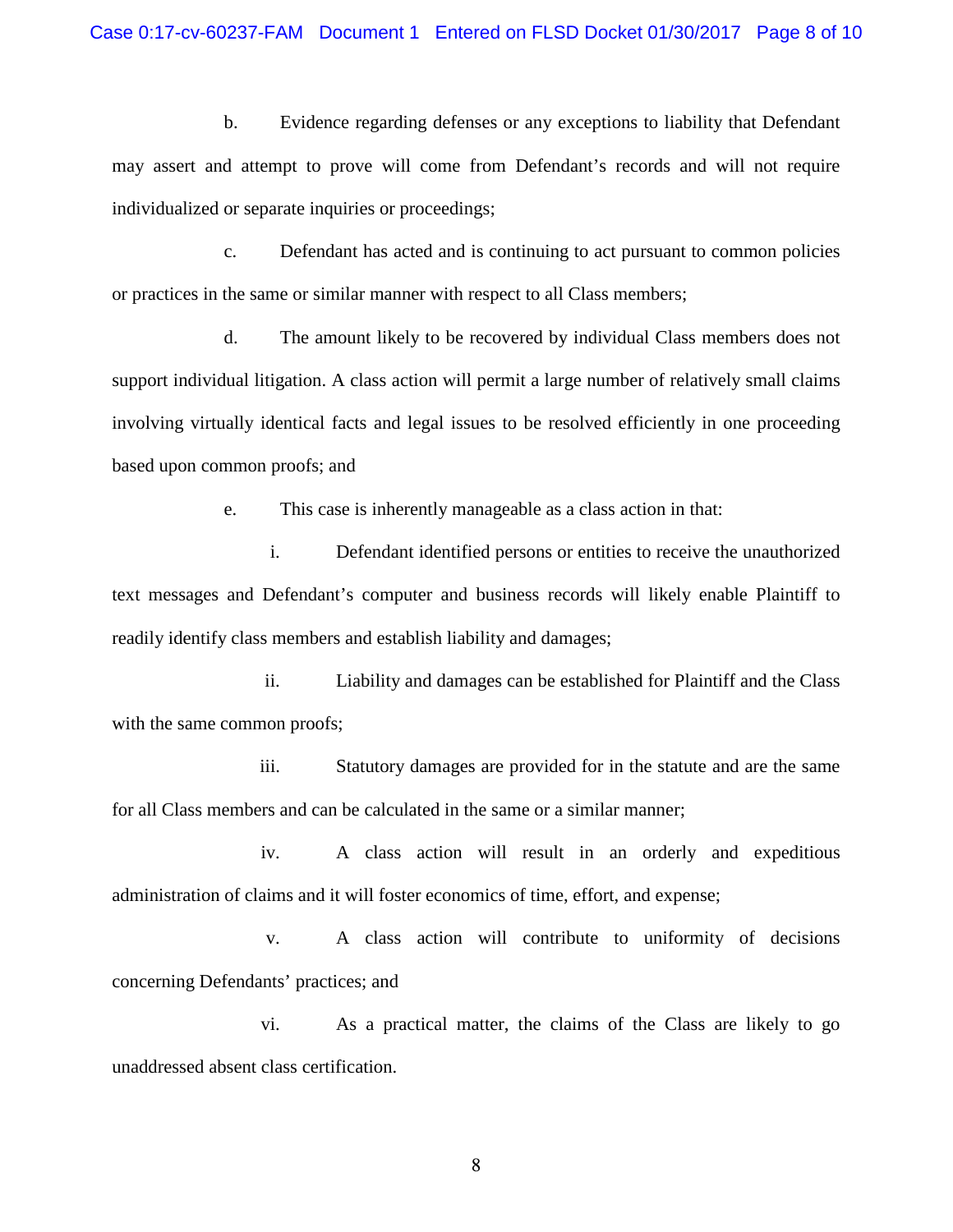#### **Claim for Relief under the TCPA, 47 U.S.C. § 227(b)(3)**

32. Plaintiff incorporates by reference paragraphs 1-30 as if fully set forth herein.

33. The Text Defendant sent Plaintiff is an advertisement as defined by 47 C.F.R. § 64.1200(f)(1) because it promotes Defendant's goods.

34. Defendant and/or its agent sent the Text, or substantially similar unsolicited automated text messages to the cellular telephone number of Plaintiff and the other Class members *en masse* without their prior express consent and prior express written consent.

35. Defendant sent the text messages, or had them sent on its behalf, using an automatic telephone dialing system or device which has the capacity to store or produce telephone numbers to be called using a random or sequential number generator, and to dial such numbers.

36. Defendant utilized equipment that sent the text messages to Plaintiff and other Class members simultaneously and without human intervention.

37. By sending the unsolicited text messages to Plaintiff and the Class, Defendant violated 47 U.S.C. § 227(b)(1)(A)(iii).

WHEREFORE, Plaintiff LAUREN MINNITI, individually and on behalf of all others similarly situated, demands judgment in her favor and against Defendants, TILLY'S, INC. and JOHN DOES 105, jointly and severally, as follows:

A. That the Court adjudge and decree that the present case may be properly maintained as a class action, appoint Plaintiff as the representative of the Class, and appoint the Plaintiff's counsel as counsel for the Class;

B. That the Court award actual monetary loss from such violations or the sum of five hundred dollars (\$500.00) for each violation, whichever is greater, and award treble damages;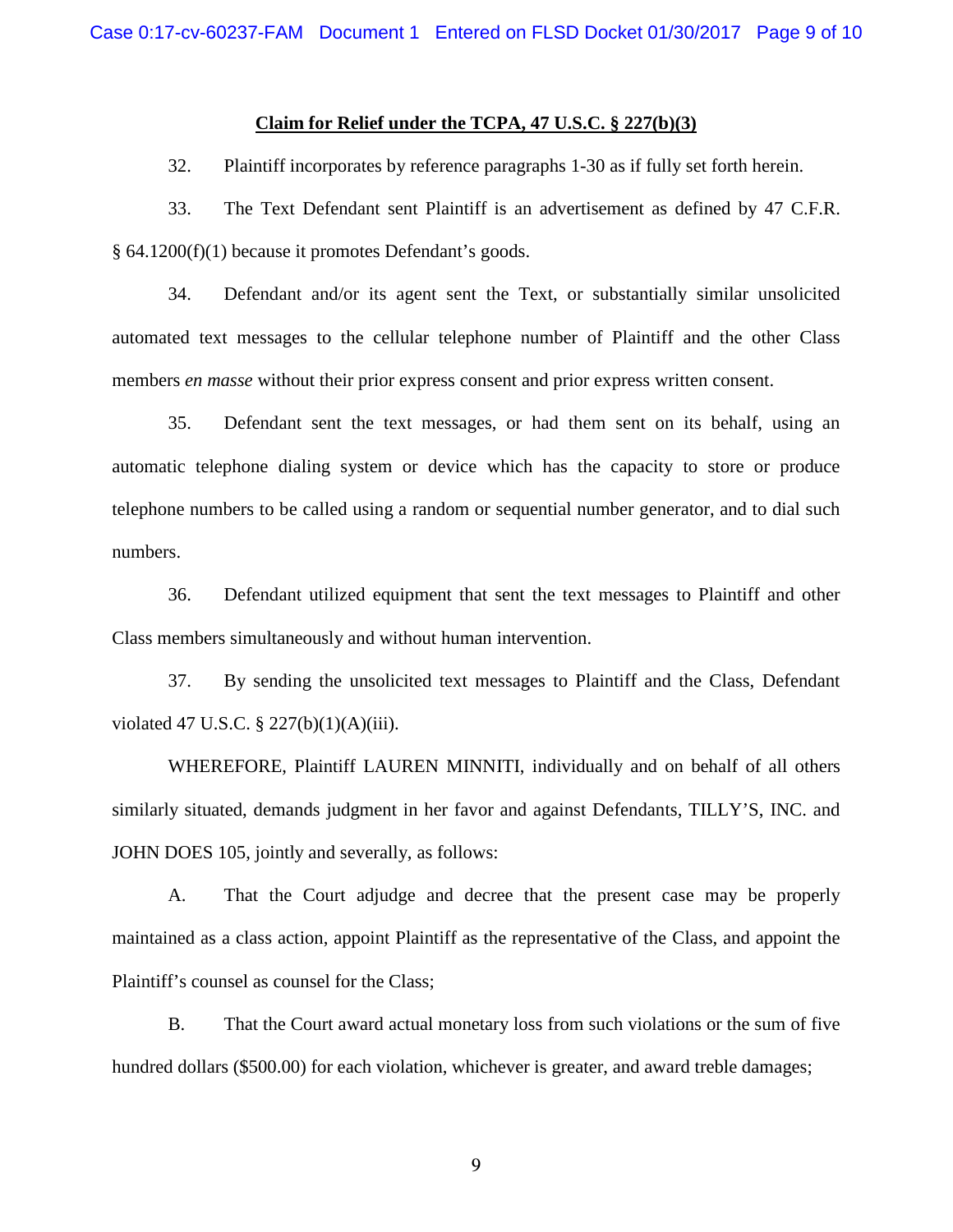- C. That the Court enjoin the Defendants from additional violations; and
- D. That the Court award pre-judgment interest, costs, and such further relief as the

Court may deem just and proper

Respectfully submitted,

LAUREN MINNITI, individually and as the representative of a class of similarly-situated persons,

By: s/ Ryan M. Kelly Ryan M. Kelly (Fla Bar No. 90110)

**ANDERSON + WANCA** 3701 Algonquin Road, Suite 500 Rolling Meadows, IL 60008 Telephone: 847-368-1500 Fax: 847-368-1501 rkelly@andersonwanca.com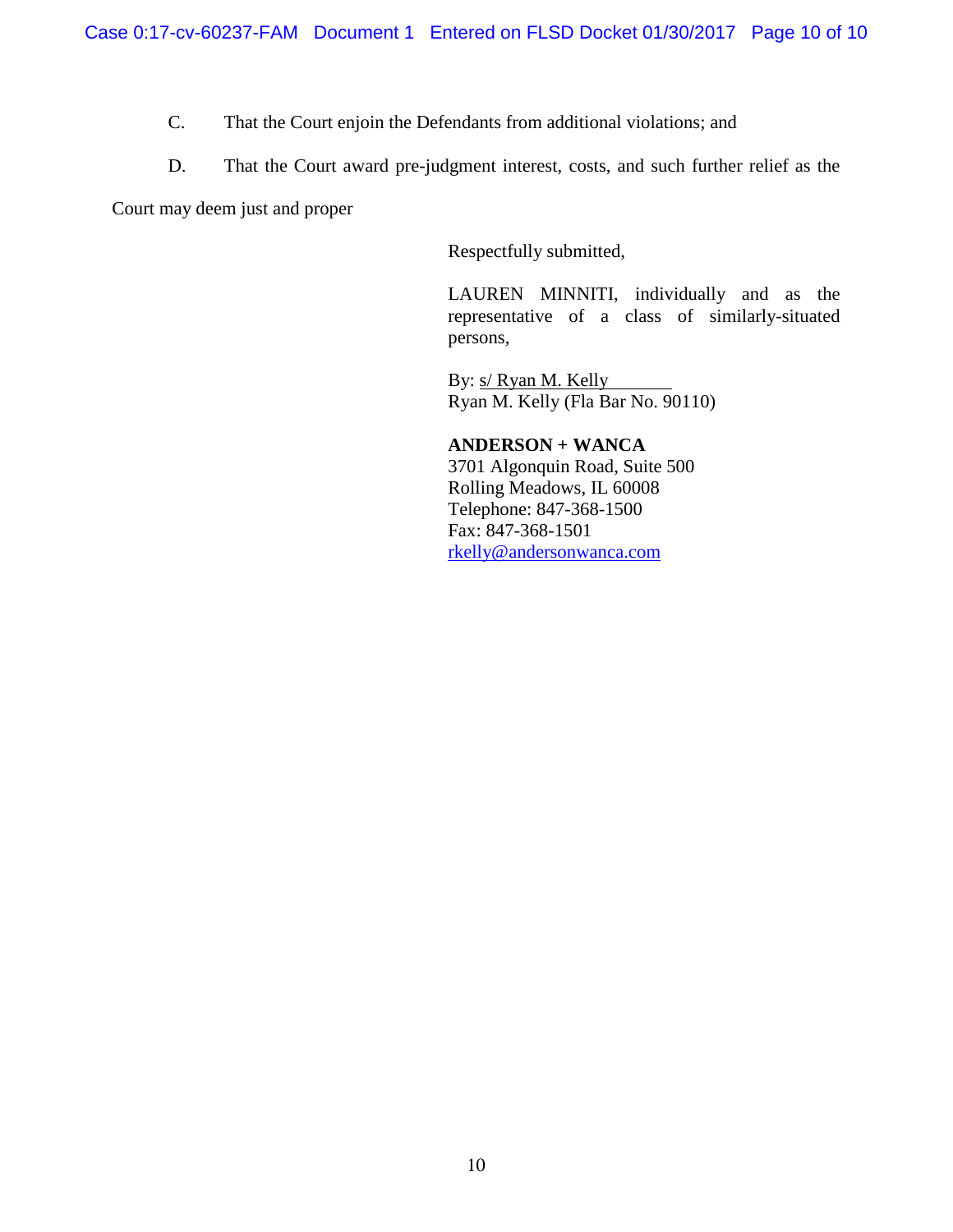Case 0:17-cv-60237-FAM Document 1-1 Entered on FLSD Docket 01/30/2017 Page 1 of 1

#### JS 44 (Rev. 07/16) FLSD Revised 07/01/2016 CIVIL COVER SHEET

The JS 44 civil cover sheet and the information contained herein neither replace nor supplement the filing and service of pleadings or other papers as required by law, except as provided by local rules of court. This form,

# I. (a) PLAINTIFFS Lauren Minniti DEFENDANTS Tilly's, Inc. and John Does 1-5

| County of Residence of First Listed Plaintiff Broward<br>(b)                                                                                                                                                                                                                                                                                                                                                                                                                                                                                                                                                                                                                     |                                                                                                                                                                                                                                                                                                                                                                                                                                                                                                                                                                                                                                                                                |                                                                                                                                                                                                                                                                                                                                                                                                                                                                                                                                                                                                                                                                                                                                   | County of Residence of First Listed Defendant                                                                                                                                                                                                                                                                                                                                                                       |                                                                                                                                                                    |                                                                                                                                                                                                                                                                                                                                                                                                                                                                                                                                                                                                                                                                       |                                                                                                                                                                                                                                                                                                                                                                                          |  |
|----------------------------------------------------------------------------------------------------------------------------------------------------------------------------------------------------------------------------------------------------------------------------------------------------------------------------------------------------------------------------------------------------------------------------------------------------------------------------------------------------------------------------------------------------------------------------------------------------------------------------------------------------------------------------------|--------------------------------------------------------------------------------------------------------------------------------------------------------------------------------------------------------------------------------------------------------------------------------------------------------------------------------------------------------------------------------------------------------------------------------------------------------------------------------------------------------------------------------------------------------------------------------------------------------------------------------------------------------------------------------|-----------------------------------------------------------------------------------------------------------------------------------------------------------------------------------------------------------------------------------------------------------------------------------------------------------------------------------------------------------------------------------------------------------------------------------------------------------------------------------------------------------------------------------------------------------------------------------------------------------------------------------------------------------------------------------------------------------------------------------|---------------------------------------------------------------------------------------------------------------------------------------------------------------------------------------------------------------------------------------------------------------------------------------------------------------------------------------------------------------------------------------------------------------------|--------------------------------------------------------------------------------------------------------------------------------------------------------------------|-----------------------------------------------------------------------------------------------------------------------------------------------------------------------------------------------------------------------------------------------------------------------------------------------------------------------------------------------------------------------------------------------------------------------------------------------------------------------------------------------------------------------------------------------------------------------------------------------------------------------------------------------------------------------|------------------------------------------------------------------------------------------------------------------------------------------------------------------------------------------------------------------------------------------------------------------------------------------------------------------------------------------------------------------------------------------|--|
| (EXCEPT IN U.S. PLAINTIFF CASES)                                                                                                                                                                                                                                                                                                                                                                                                                                                                                                                                                                                                                                                 |                                                                                                                                                                                                                                                                                                                                                                                                                                                                                                                                                                                                                                                                                | NOTE:                                                                                                                                                                                                                                                                                                                                                                                                                                                                                                                                                                                                                                                                                                                             |                                                                                                                                                                                                                                                                                                                                                                                                                     | (IN U.S. PLAINTIFF CASES ONLY)<br>IN LAND CONDEMNATION CASES, USE THE LOCATION OF THE TRACT OF LAND INVOLVED.                                                      |                                                                                                                                                                                                                                                                                                                                                                                                                                                                                                                                                                                                                                                                       |                                                                                                                                                                                                                                                                                                                                                                                          |  |
| (C).                                                                                                                                                                                                                                                                                                                                                                                                                                                                                                                                                                                                                                                                             | Attorneys (Firm Name, Address, and Telephone Number)                                                                                                                                                                                                                                                                                                                                                                                                                                                                                                                                                                                                                           |                                                                                                                                                                                                                                                                                                                                                                                                                                                                                                                                                                                                                                                                                                                                   | Attorneys (If Known)                                                                                                                                                                                                                                                                                                                                                                                                |                                                                                                                                                                    |                                                                                                                                                                                                                                                                                                                                                                                                                                                                                                                                                                                                                                                                       |                                                                                                                                                                                                                                                                                                                                                                                          |  |
| Anderson + Wanca, 3701 Algonquin Road.,<br>Suite 500, Rolling Meadows, Illinois 60008                                                                                                                                                                                                                                                                                                                                                                                                                                                                                                                                                                                            |                                                                                                                                                                                                                                                                                                                                                                                                                                                                                                                                                                                                                                                                                | $(847)$ 368-1500                                                                                                                                                                                                                                                                                                                                                                                                                                                                                                                                                                                                                                                                                                                  | Æ                                                                                                                                                                                                                                                                                                                                                                                                                   |                                                                                                                                                                    |                                                                                                                                                                                                                                                                                                                                                                                                                                                                                                                                                                                                                                                                       |                                                                                                                                                                                                                                                                                                                                                                                          |  |
|                                                                                                                                                                                                                                                                                                                                                                                                                                                                                                                                                                                                                                                                                  |                                                                                                                                                                                                                                                                                                                                                                                                                                                                                                                                                                                                                                                                                |                                                                                                                                                                                                                                                                                                                                                                                                                                                                                                                                                                                                                                                                                                                                   |                                                                                                                                                                                                                                                                                                                                                                                                                     |                                                                                                                                                                    | (d) Check County Where Action Arose: $\Box$ MIAMI-DADE $\Box$ MONROE $\Box$ BROWARD $\Box$ PALM BEACH $\Box$ MARTIN $\Box$ ST. LUCIE $\Box$ RIDIAN RIVER $\Box$ OKEECHOBEE $\Box$ HIGHLANDS                                                                                                                                                                                                                                                                                                                                                                                                                                                                           |                                                                                                                                                                                                                                                                                                                                                                                          |  |
| II. BASIS OF JURISDICTION                                                                                                                                                                                                                                                                                                                                                                                                                                                                                                                                                                                                                                                        |                                                                                                                                                                                                                                                                                                                                                                                                                                                                                                                                                                                                                                                                                | (Place an "X" in One Box Only)                                                                                                                                                                                                                                                                                                                                                                                                                                                                                                                                                                                                                                                                                                    |                                                                                                                                                                                                                                                                                                                                                                                                                     |                                                                                                                                                                    | <b>III. CITIZENSHIP OF PRINCIPAL PARTIES</b> (Place an "X" in One Box for Plaintiff)                                                                                                                                                                                                                                                                                                                                                                                                                                                                                                                                                                                  |                                                                                                                                                                                                                                                                                                                                                                                          |  |
| U.S. Government<br>□Ⅰ                                                                                                                                                                                                                                                                                                                                                                                                                                                                                                                                                                                                                                                            | ÓЗ                                                                                                                                                                                                                                                                                                                                                                                                                                                                                                                                                                                                                                                                             |                                                                                                                                                                                                                                                                                                                                                                                                                                                                                                                                                                                                                                                                                                                                   | (For Diversity Cases Only)                                                                                                                                                                                                                                                                                                                                                                                          |                                                                                                                                                                    |                                                                                                                                                                                                                                                                                                                                                                                                                                                                                                                                                                                                                                                                       | and One Box for Defendant)                                                                                                                                                                                                                                                                                                                                                               |  |
| Plaintiff                                                                                                                                                                                                                                                                                                                                                                                                                                                                                                                                                                                                                                                                        | (U.S. Government Not a Party)                                                                                                                                                                                                                                                                                                                                                                                                                                                                                                                                                                                                                                                  | <b>Federal Question</b>                                                                                                                                                                                                                                                                                                                                                                                                                                                                                                                                                                                                                                                                                                           | Citizen of This State                                                                                                                                                                                                                                                                                                                                                                                               | <b>DEF</b><br>PTF<br>ו ם<br>$\Box$ 1                                                                                                                               | Incorporated or Principal Place<br>of Business In This State                                                                                                                                                                                                                                                                                                                                                                                                                                                                                                                                                                                                          | PTF<br>DEF<br>$\Box$<br>п<br>$\overline{4}$                                                                                                                                                                                                                                                                                                                                              |  |
| $\Box$ 2 U.S. Government<br>Defendant                                                                                                                                                                                                                                                                                                                                                                                                                                                                                                                                                                                                                                            | 口4                                                                                                                                                                                                                                                                                                                                                                                                                                                                                                                                                                                                                                                                             | Diversity<br>(Indicate Citizenship of Parties in Item III)                                                                                                                                                                                                                                                                                                                                                                                                                                                                                                                                                                                                                                                                        | Citizen of Another State                                                                                                                                                                                                                                                                                                                                                                                            | $\square$ 2<br>$\Box$ 2                                                                                                                                            | Incorporated and Principal Place<br>of Business In Another State                                                                                                                                                                                                                                                                                                                                                                                                                                                                                                                                                                                                      | $\Box$ 5<br>-5                                                                                                                                                                                                                                                                                                                                                                           |  |
|                                                                                                                                                                                                                                                                                                                                                                                                                                                                                                                                                                                                                                                                                  |                                                                                                                                                                                                                                                                                                                                                                                                                                                                                                                                                                                                                                                                                |                                                                                                                                                                                                                                                                                                                                                                                                                                                                                                                                                                                                                                                                                                                                   | Citizen or Subject of a<br>Foreign Country                                                                                                                                                                                                                                                                                                                                                                          | □ 3<br>□<br>3                                                                                                                                                      | Foreign Nation                                                                                                                                                                                                                                                                                                                                                                                                                                                                                                                                                                                                                                                        | □<br>口 6<br>-6                                                                                                                                                                                                                                                                                                                                                                           |  |
| IV. NATURE OF SUIT (Place an "X" in One Box Only)<br><b>CONTRACT</b><br>anading                                                                                                                                                                                                                                                                                                                                                                                                                                                                                                                                                                                                  |                                                                                                                                                                                                                                                                                                                                                                                                                                                                                                                                                                                                                                                                                | <b>TORTS</b>                                                                                                                                                                                                                                                                                                                                                                                                                                                                                                                                                                                                                                                                                                                      | <b>FORFEITURE/PENALTY</b>                                                                                                                                                                                                                                                                                                                                                                                           |                                                                                                                                                                    |                                                                                                                                                                                                                                                                                                                                                                                                                                                                                                                                                                                                                                                                       |                                                                                                                                                                                                                                                                                                                                                                                          |  |
| $\Box$ 110 Insurance<br>$\Box$ 120 Marine<br>$\Box$ 130 Miller Act<br>$\Box$ 140 Negotiable Instrument<br>$\Box$ 150 Recovery of Overpayment<br>& Enforcement of Judgment<br>□ 151 Medicare Act<br>$\Box$ 152 Recovery of Defaulted<br><b>Student Loans</b><br>(Excl. Veterans)<br>$\Box$ 153 Recovery of Overpayment<br>of Veteran's Benefits<br>160 Stockholders' Suits<br>$\Box$ 190 Other Contract<br>195 Contract Product Liability<br>$\Box$ 196 Franchise<br><b>REAL PROPERTY</b><br>210 Land Condemnation<br>$\Box$ 220 Foreclosure<br>$\Box$ 230 Rent Lease & Ejectment<br>240 Torts to Land<br>$\Box$ 245 Tort Product Liability<br>$\Box$ 290 All Other Real Property | PERSONAL INJURY<br>$\Box$ 310 Airplane<br>□ 315 Airplane Product<br>Liability<br>$\Box$ 320 Assault, Libel &<br>Slander<br>$\Box$ 330 Federal Employers'<br>Liability<br>$\square$ 340 Marine<br>345 Marine Product<br>Liability<br>□ 350 Motor Vehicle<br>$\Box$ 355 Motor Vehicle<br><b>Product Liability</b><br>360 Other Personal<br>Injury<br>$\Box$ 362 Personal Injury -<br>Med. Malpractice<br><b>CIVIL RIGHTS</b><br>$\Box$ 440 Other Civil Rights<br>$\Box$ 441 Voting<br>$\Box$ 442 Employment<br>$\square$ 443 Housing/<br>Accommodations<br>$\Box$ 445 Amer, w/Disabilities -<br>Employment<br>$\Box$ 446 Amer, w/Disabilities -<br>Other<br>$\Box$ 448 Education | PERSONAL INJURY<br>$\Box$ 365 Personal Injury -<br><b>Product Liability</b><br>$\Box$ 367 Health Care/<br>Pharmaceutical<br>Personal Injury<br><b>Product Liability</b><br>$\Box$ 368 Asbestos Personal<br><b>Injury Product</b><br>Liability<br><b>PERSONAL PROPERTY</b><br>$\Box$ 370 Other Fraud<br>$\Box$ 371 Truth in Lending<br>380 Other Personal<br><b>Property Damage</b><br>$\Box$ 385 Property Damage<br><b>Product Liability</b><br><b>PRISONER PETITIONS</b><br>Habeas Corpus:<br>463 Alien Detainee<br>O<br>510 Motions to Vacate<br>о<br>Sentence<br>Other:<br>$\Box$ 530 General<br>535 Death Penalty<br>□<br>540 Mandamus & Other<br>550 Civil Rights<br>□<br>555 Prison Condition<br>Π<br>560 Civil Detainee -- | 625 Drug Related Seizure<br>of Property 21 USC 881<br>$\Box$ 690 Other<br><b>LABOR</b><br>710 Fair Labor Standards<br>Act<br>720 Labor/Mgmt, Relations<br>740 Railway Labor Act<br>751 Family and Medical<br>Leave Act<br>$\Box$ 790 Other Labor Litigation<br>$\Box$ 791 Empl. Ret. Inc.<br>Security Act<br><b>IMMIGRATION</b><br>$\Box$ 462 Naturalization Application<br>$\Box$ 465 Other Immigration<br>Actions | □ 423 Withdrawal<br>□ 820 Copyrights<br>$\square$ 830 Patent<br>□ 840 Trademark<br>$\Box$ 861 HIA (1395ff)<br>$\Box$ 864 SSID Title XVI<br>$\Box$ 865 RSI (405(g)) | <b>BANKRUPTCY</b><br>$\Box$ 422 Appeal 28 USC 158<br>375 False Claims Act<br>$\overline{\Box}$ 376 Qui Tam (31 USC<br>28 USC 157<br>3729(a)<br>◻<br><b>PROPERTY RIGHTS</b><br>◻<br>410 Antitrust<br>$\Box$ 430 Banks and Banking<br>П<br>450 Commerce<br>◻<br>460 Deportation<br>□<br><b>SOCIAL SECURITY</b><br>추천<br>$\Box$ 862 Black Lung (923)<br>◻<br>490 Cable/Sat TV<br>ō<br>$\Box$ 863 DIWC/DIWW (405(g))<br>Exchange<br>R<br>□<br>О<br>$\Box$<br>FEDERAL TAX SUITS<br>Act<br>□ 870 Taxes (U.S. Plaintiff<br>□<br>896 Arbitration<br>or Defendant)<br>$\square_{\text{USC}}^{\text{871}}$ IRS—Third Party 26<br><b>Agency Decision</b><br>□<br><b>Statutes</b> | <b>OTHER STATUTES</b><br>400 State Reapportionment<br>470 Racketeer Influenced and<br><b>Corrupt Organizations</b><br>480 Consumer Credit<br>850 Securities/Commodities/<br>890 Other Statutory Actions<br>891 Agricultural Acts<br>893 Environmental Matters<br>895 Freedom of Information<br>899 Administrative Procedure<br>Act/Review or Appeal of<br>950 Constitutionality of State |  |
| V. ORIGIN<br>Original<br>∞<br>-1<br>$\Box$ 2 Removed<br>from State<br>Proceeding<br>Court                                                                                                                                                                                                                                                                                                                                                                                                                                                                                                                                                                                        | (Place an "X" in One Box Only)<br>$\Box$ 3 Re-filed<br>n.<br>(See VI<br>below)                                                                                                                                                                                                                                                                                                                                                                                                                                                                                                                                                                                                 | □<br>Conditions of<br>Confinement<br>4 Reinstated $\Box$ 5<br>(specify)<br>Reopened                                                                                                                                                                                                                                                                                                                                                                                                                                                                                                                                                                                                                                               | □<br>Transferred from<br>6 Multidistrict<br>another district<br>Litigation<br>Transfer                                                                                                                                                                                                                                                                                                                              | $\Box$ 7 Appeal to                                                                                                                                                 | II8<br>Multidistrict<br>District Judge<br>Litigation<br>- Direct<br>from Magistrate<br>File<br>Judgment                                                                                                                                                                                                                                                                                                                                                                                                                                                                                                                                                               | Remanded from<br>Appellate Court<br>9                                                                                                                                                                                                                                                                                                                                                    |  |
| VI. RELATED/<br><b>RE-FILED CASE(S)</b>                                                                                                                                                                                                                                                                                                                                                                                                                                                                                                                                                                                                                                          | (See instructions): a) Re-filed Case<br><b>JUDGE:</b>                                                                                                                                                                                                                                                                                                                                                                                                                                                                                                                                                                                                                          | $\Box$ YES                                                                                                                                                                                                                                                                                                                                                                                                                                                                                                                                                                                                                                                                                                                        | $\blacksquare$ NO<br>b) Related Cases                                                                                                                                                                                                                                                                                                                                                                               |                                                                                                                                                                    | <b>□YES</b> ØINO<br><b>DOCKET NUMBER:</b>                                                                                                                                                                                                                                                                                                                                                                                                                                                                                                                                                                                                                             |                                                                                                                                                                                                                                                                                                                                                                                          |  |
|                                                                                                                                                                                                                                                                                                                                                                                                                                                                                                                                                                                                                                                                                  |                                                                                                                                                                                                                                                                                                                                                                                                                                                                                                                                                                                                                                                                                |                                                                                                                                                                                                                                                                                                                                                                                                                                                                                                                                                                                                                                                                                                                                   |                                                                                                                                                                                                                                                                                                                                                                                                                     |                                                                                                                                                                    | Cite the U.S. Civil Statute under which you are filing and Write a Brief Statement of Cause (Do not cite jurisdictional statutes unless diversity):                                                                                                                                                                                                                                                                                                                                                                                                                                                                                                                   |                                                                                                                                                                                                                                                                                                                                                                                          |  |
| VII. CAUSE OF ACTION                                                                                                                                                                                                                                                                                                                                                                                                                                                                                                                                                                                                                                                             | LENGTH OF TRIAL via                                                                                                                                                                                                                                                                                                                                                                                                                                                                                                                                                                                                                                                            |                                                                                                                                                                                                                                                                                                                                                                                                                                                                                                                                                                                                                                                                                                                                   | days estimated (for both sides to try entire case)                                                                                                                                                                                                                                                                                                                                                                  |                                                                                                                                                                    | 47 U.S.C. Section 227 - Violation of the Telephone Consumer Protection Act/Junk Fax Prevention Act of 2005                                                                                                                                                                                                                                                                                                                                                                                                                                                                                                                                                            |                                                                                                                                                                                                                                                                                                                                                                                          |  |
| VIII. REQUESTED IN                                                                                                                                                                                                                                                                                                                                                                                                                                                                                                                                                                                                                                                               |                                                                                                                                                                                                                                                                                                                                                                                                                                                                                                                                                                                                                                                                                | CHECK IF THIS IS A CLASS ACTION                                                                                                                                                                                                                                                                                                                                                                                                                                                                                                                                                                                                                                                                                                   |                                                                                                                                                                                                                                                                                                                                                                                                                     |                                                                                                                                                                    |                                                                                                                                                                                                                                                                                                                                                                                                                                                                                                                                                                                                                                                                       |                                                                                                                                                                                                                                                                                                                                                                                          |  |
| <b>COMPLAINT:</b>                                                                                                                                                                                                                                                                                                                                                                                                                                                                                                                                                                                                                                                                | UNDER F.R.C.P. 23                                                                                                                                                                                                                                                                                                                                                                                                                                                                                                                                                                                                                                                              |                                                                                                                                                                                                                                                                                                                                                                                                                                                                                                                                                                                                                                                                                                                                   | <b>DEMAND \$</b>                                                                                                                                                                                                                                                                                                                                                                                                    |                                                                                                                                                                    | CHECK YES only if demanded in complaint:<br><b>JURY DEMAND:</b><br>$\Box$ Yes                                                                                                                                                                                                                                                                                                                                                                                                                                                                                                                                                                                         | <b>Z</b> No                                                                                                                                                                                                                                                                                                                                                                              |  |
| ABOVE INFORMATION IS TRUE & CORRECT TO THE BEST OF MY KNOWLEDGE<br><b>DATE</b><br><b>January 30, 2017</b>                                                                                                                                                                                                                                                                                                                                                                                                                                                                                                                                                                        |                                                                                                                                                                                                                                                                                                                                                                                                                                                                                                                                                                                                                                                                                |                                                                                                                                                                                                                                                                                                                                                                                                                                                                                                                                                                                                                                                                                                                                   | SIGNATURE OF ATTORMEY AFIRECORD                                                                                                                                                                                                                                                                                                                                                                                     |                                                                                                                                                                    |                                                                                                                                                                                                                                                                                                                                                                                                                                                                                                                                                                                                                                                                       |                                                                                                                                                                                                                                                                                                                                                                                          |  |
| <b>FOR OFFICE USE ONLY</b><br><b>RECEIPT#</b>                                                                                                                                                                                                                                                                                                                                                                                                                                                                                                                                                                                                                                    | <b>AMOUNT</b><br>IFP                                                                                                                                                                                                                                                                                                                                                                                                                                                                                                                                                                                                                                                           | <b>JUDGE</b>                                                                                                                                                                                                                                                                                                                                                                                                                                                                                                                                                                                                                                                                                                                      |                                                                                                                                                                                                                                                                                                                                                                                                                     | MAG JUDGE                                                                                                                                                          |                                                                                                                                                                                                                                                                                                                                                                                                                                                                                                                                                                                                                                                                       |                                                                                                                                                                                                                                                                                                                                                                                          |  |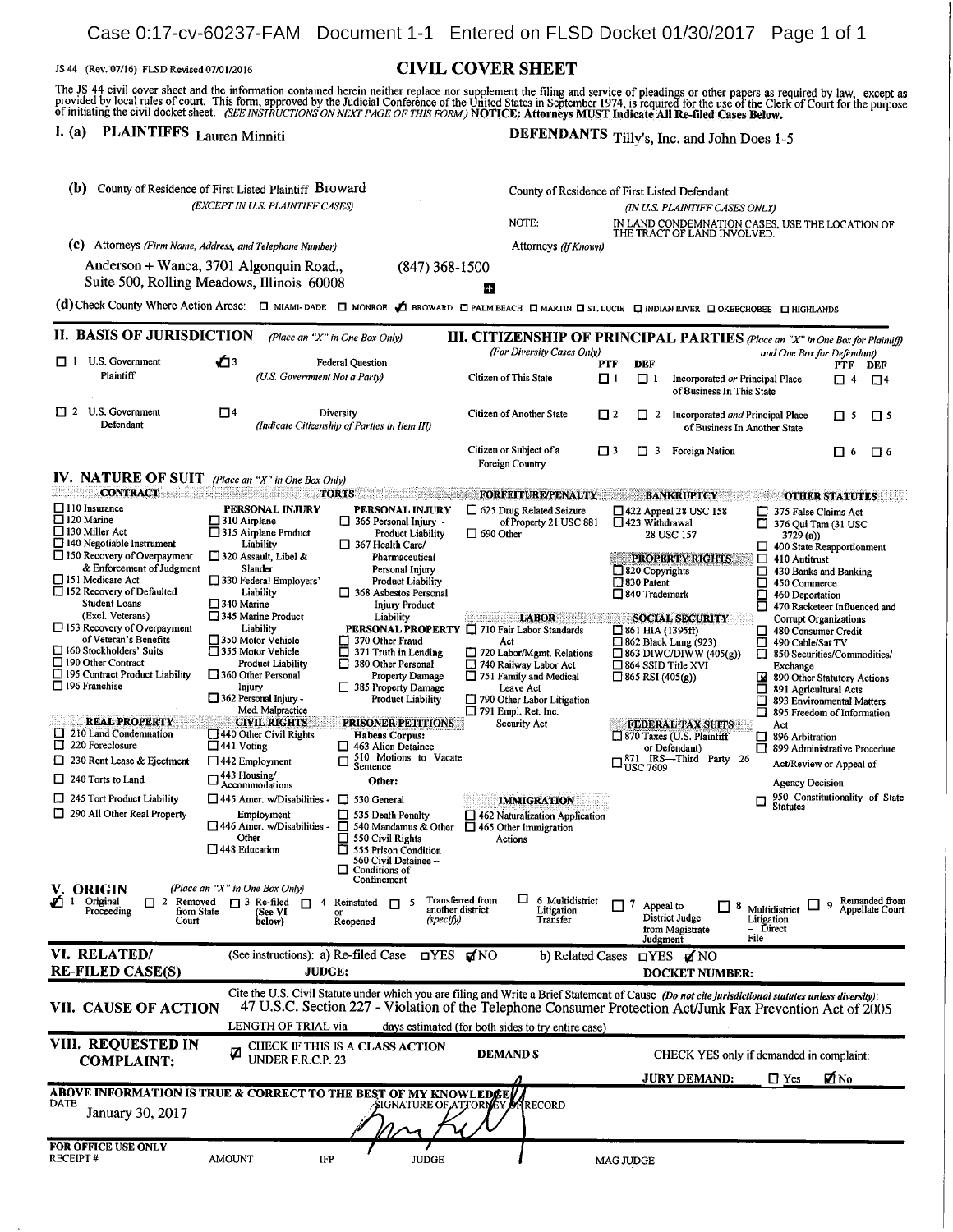Case 0:17-cv-60237-FAM Document 1-2 Entered on FLSD Docket 01/30/2017 Page 1 of 2

# EXHIBIT A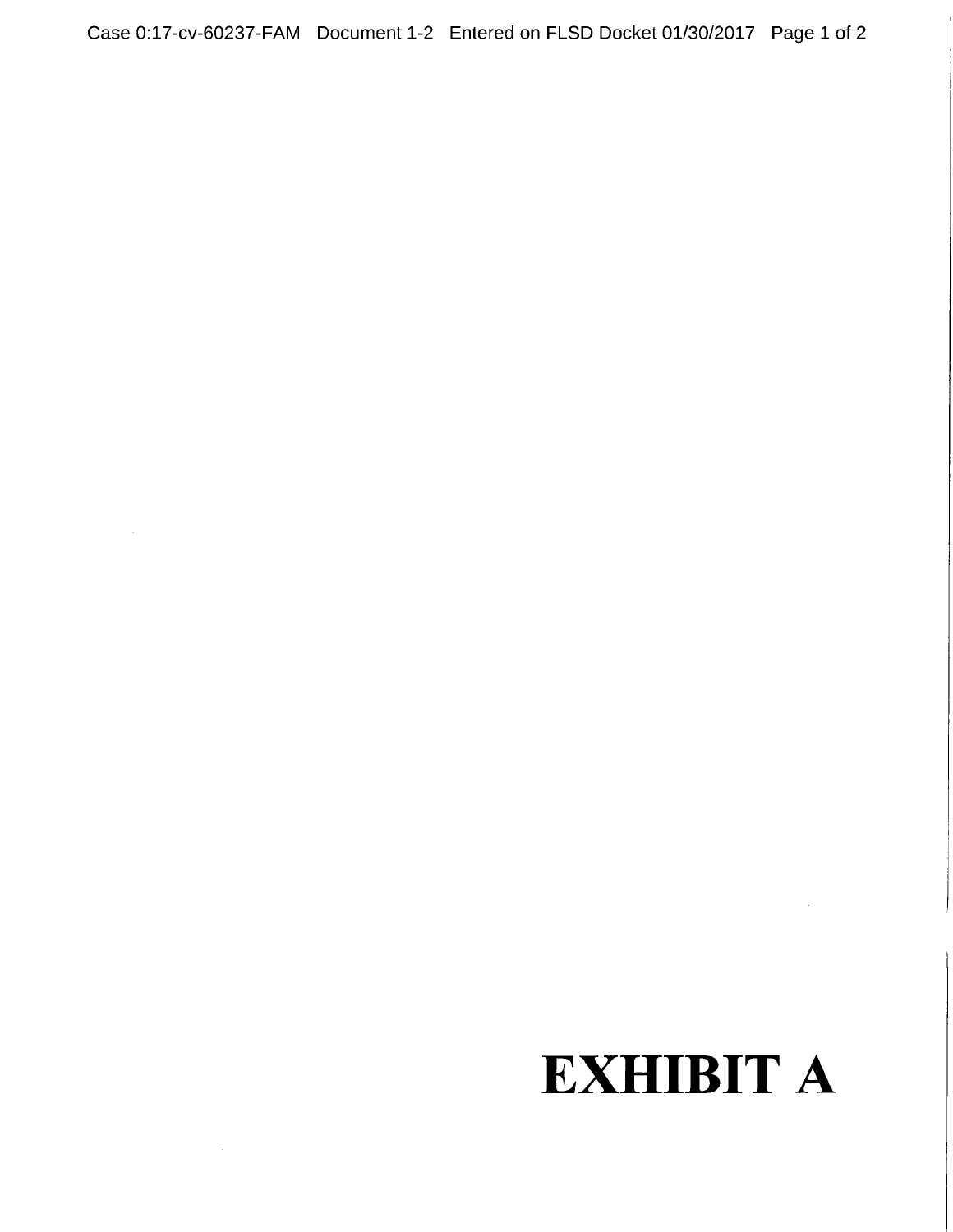Case 0:17-cv-60237-FAM Document 1-2 Entered on FLSD Docket 01/30/2017 Page 2 of 2





 $\bigwedge$  Messages (3)  $414-09$  Detail:

**Text Message** Wed. Nov 30, 6:39 PM

Want 10% off your entire purchase <sup>+</sup> promo alerts from TILLYS? Up to 4 msgs/month. Reply YES to opt in, HELP for help, STOP to opt out. Msg&Data rates may apply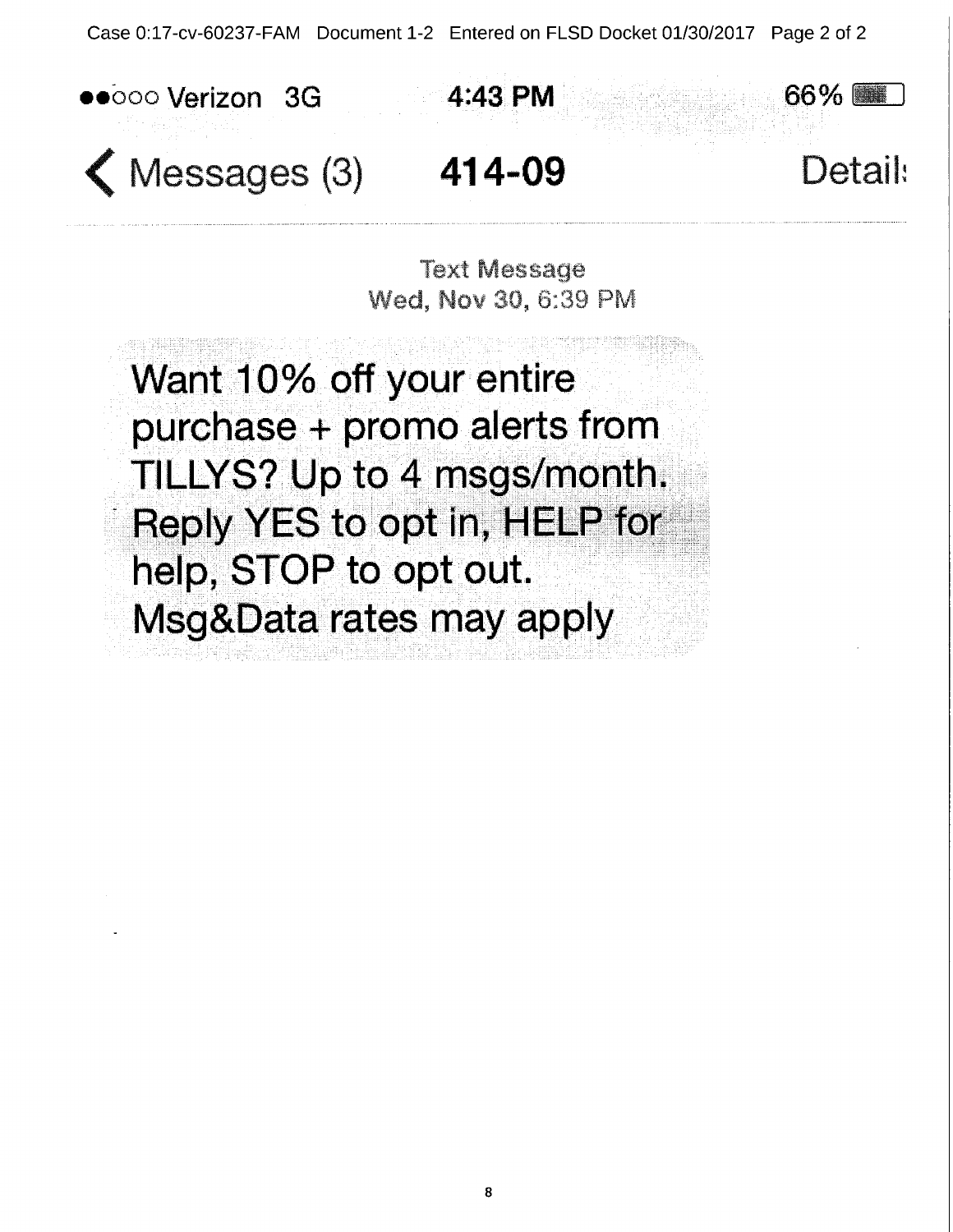Case 0:17-cv-60237-FAM Document 1-3 Entered on FLSD Docket 01/30/2017 Page 1 of 2

AO 440 (Rev. 06/12) Summons in a Civil Action

## UNITED STATES DISTRICT COURT

for the

Southern District of Florida

| LAUREN MINNITI, individually and as the<br>representative of a class of similarly-situated<br>persons, |  |
|--------------------------------------------------------------------------------------------------------|--|
| Plaintiff(s)                                                                                           |  |
| V.                                                                                                     |  |
|                                                                                                        |  |
|                                                                                                        |  |
| TILLY'S, INC.                                                                                          |  |
| and JOHN DOES 1-5,                                                                                     |  |
| Defendant(s)                                                                                           |  |

#### **SUMMONS IN A CIVIL ACTION**

Civil Action No.

To: *(Defendant's name and address)*

TILLY'S, INC. c/o National Registered Agents, Inc. 818 W. Seventh St. Ste 930 Los Angeles, CA 90017

A lawsuit has been filed against you.

Within 21 days after service of this summons on you (not counting the day you received it) — or 60 days if you are the United States or a United States agency, or an officer or employee of the United States described in Fed. R. Civ. P. 12 (a)(2) or  $(3)$  — you must serve on the plaintiff an answer to the attached complaint or a motion under Rule 12 of the Federal Rules of Civil Procedure. The answer or motion must be served on the plaintiff or plaintiff's attorney, whose name and address are:

> ANDERSON + WANCA 3701 Algonquin Road, Suite 500 Rolling Meadows, Illinois 60008

If you fail to respond, judgment by default will be entered against you for the relief demanded in the complaint. You also must file your answer or motion with the court.

*CLERK OF COURT*

Date:

*Signature of Clerk or Deputy Clerk*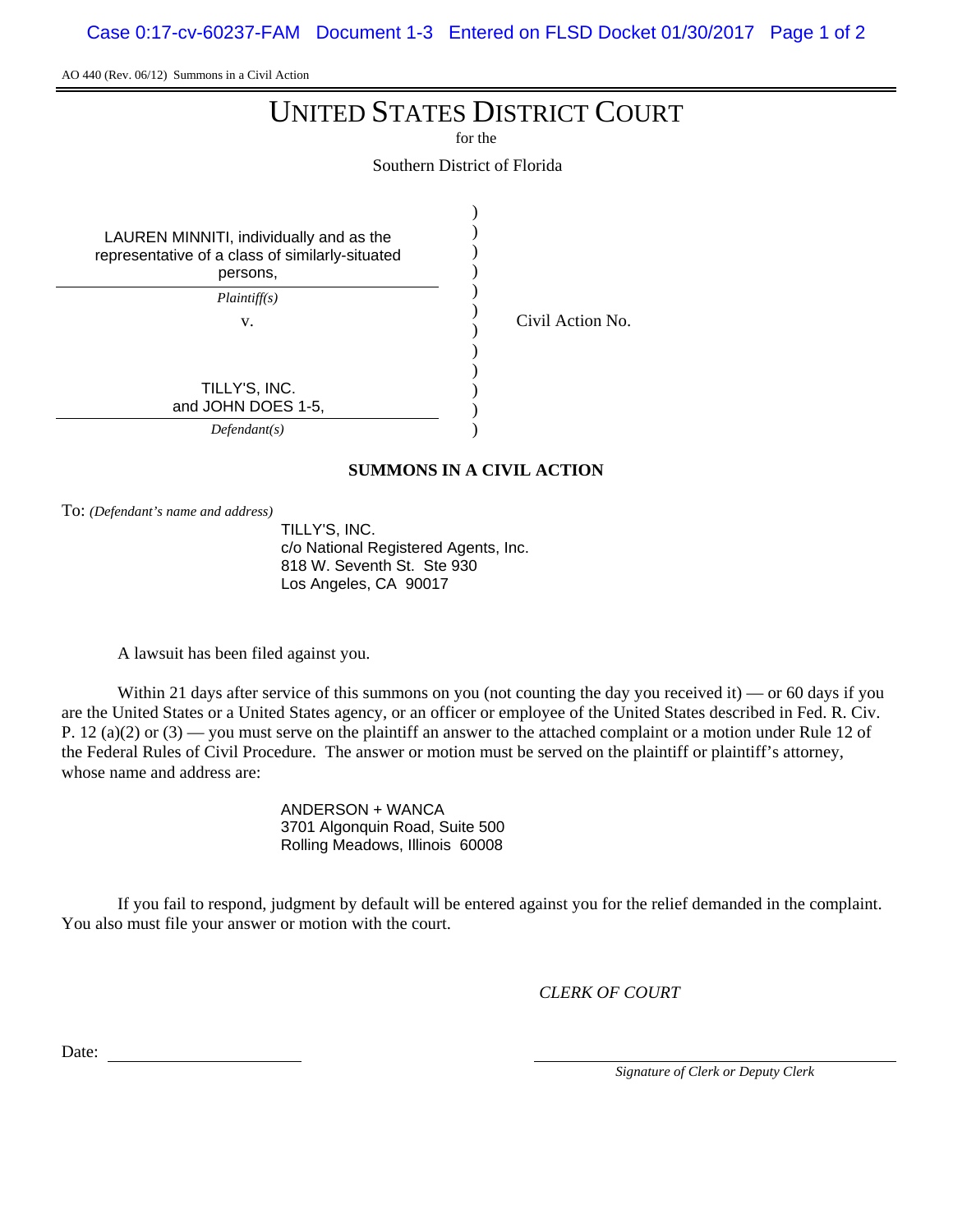AO 440 (Rev. 06/12) Summons in a Civil Action (Page 2)

Civil Action No.

### **PROOF OF SERVICE**

#### *(This section should not be filed with the court unless required by Fed. R. Civ. P. 4 (l))*

|       |                                                                                                                                                                                                                                      | This summons for (name of individual and title, if any)                                     |                                                              |                                                                                                                       |      |      |  |
|-------|--------------------------------------------------------------------------------------------------------------------------------------------------------------------------------------------------------------------------------------|---------------------------------------------------------------------------------------------|--------------------------------------------------------------|-----------------------------------------------------------------------------------------------------------------------|------|------|--|
|       | was received by me on (date)                                                                                                                                                                                                         |                                                                                             |                                                              |                                                                                                                       |      |      |  |
|       |                                                                                                                                                                                                                                      | $\Box$ I personally served the summons on the individual at (place)                         |                                                              | <u> 1989 - Johann Barn, mars ann an t-Amhain an t-Amhain an t-Amhain an t-Amhain an t-Amhain an t-Amhain an t-Amh</u> |      |      |  |
|       |                                                                                                                                                                                                                                      | ; or                                                                                        |                                                              |                                                                                                                       |      |      |  |
|       |                                                                                                                                                                                                                                      | $\Box$ I left the summons at the individual's residence or usual place of abode with (name) |                                                              |                                                                                                                       |      |      |  |
|       |                                                                                                                                                                                                                                      |                                                                                             | , a person of suitable age and discretion who resides there, |                                                                                                                       |      |      |  |
|       | and mailed a copy to the individual's last known address; or<br>on $(data)$                                                                                                                                                          |                                                                                             |                                                              |                                                                                                                       |      |      |  |
|       | $\Box$ I served the summons on (name of individual)                                                                                                                                                                                  |                                                                                             |                                                              |                                                                                                                       |      |      |  |
|       |                                                                                                                                                                                                                                      | designated by law to accept service of process on behalf of (name of organization)          |                                                              |                                                                                                                       |      |      |  |
|       | on $(date)$ ; or                                                                                                                                                                                                                     |                                                                                             |                                                              |                                                                                                                       |      |      |  |
|       |                                                                                                                                                                                                                                      | $\Box$ I returned the summons unexecuted because                                            |                                                              | <u> 1988 - Johann Barbara, martxa amerikan personal (h. 1988).</u>                                                    |      | ; or |  |
|       | $\Box$ Other (specify):                                                                                                                                                                                                              |                                                                                             |                                                              |                                                                                                                       |      |      |  |
|       |                                                                                                                                                                                                                                      |                                                                                             |                                                              |                                                                                                                       |      |      |  |
|       | My fees are \$                                                                                                                                                                                                                       | for travel and \$                                                                           |                                                              | for services, for a total of \$                                                                                       | 0.00 |      |  |
|       | I declare under penalty of perjury that this information is true.                                                                                                                                                                    |                                                                                             |                                                              |                                                                                                                       |      |      |  |
|       |                                                                                                                                                                                                                                      |                                                                                             |                                                              |                                                                                                                       |      |      |  |
| Date: | <u>and the state of the state of the state of the state of the state of the state of the state of the state of the state of the state of the state of the state of the state of the state of the state of the state of the state</u> |                                                                                             |                                                              | Server's signature                                                                                                    |      |      |  |
|       |                                                                                                                                                                                                                                      |                                                                                             |                                                              | Printed name and title                                                                                                |      |      |  |
|       |                                                                                                                                                                                                                                      |                                                                                             |                                                              |                                                                                                                       |      |      |  |

*Server's address*

Additional information regarding attempted service, etc: